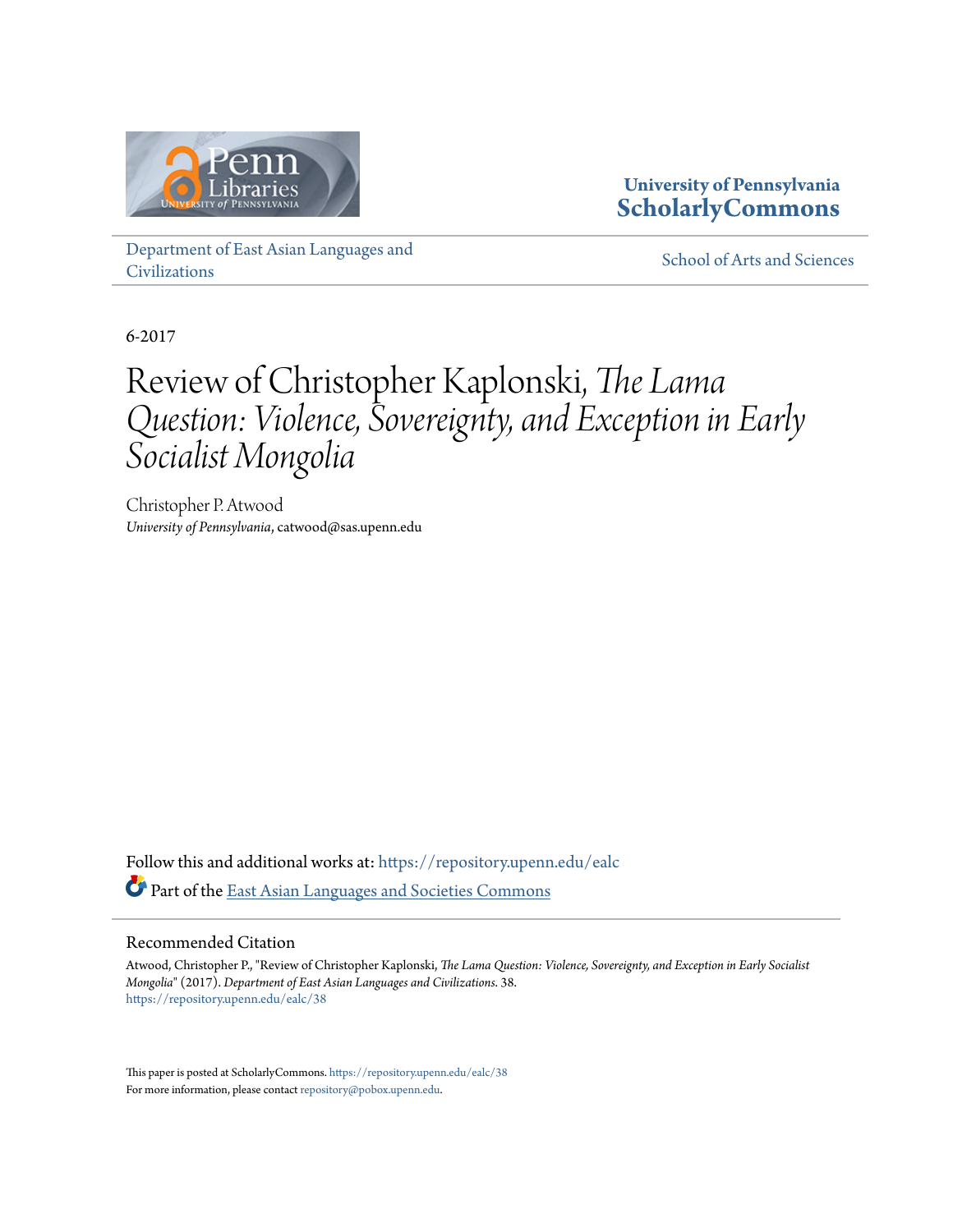## Review of Christopher Kaplonski, *The Lama Question: Violence, Sovereignty, and Exception in Early Socialist Mongolia*

### **Disciplines**

Arts and Humanities | East Asian Languages and Societies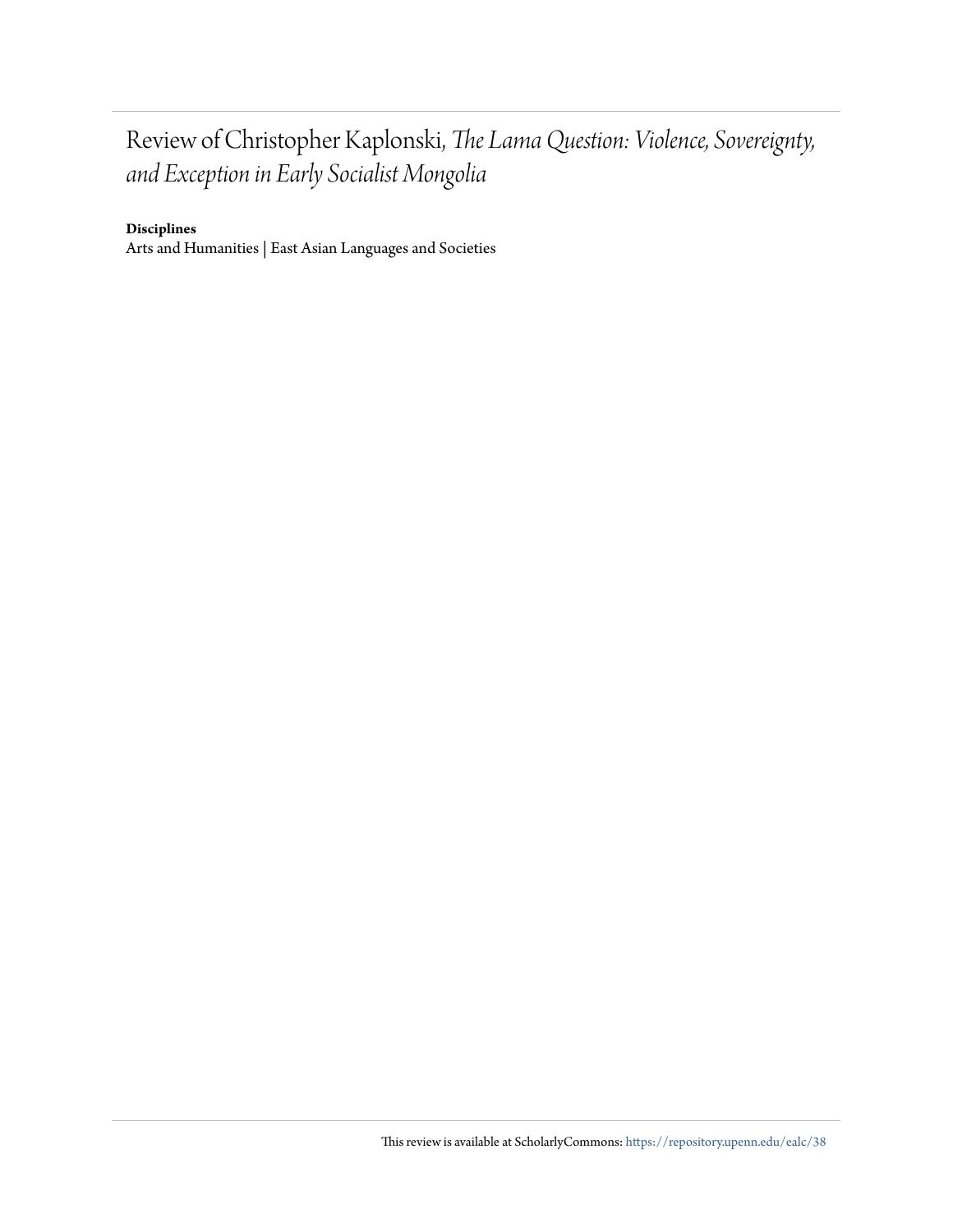

## **PROJECT MUSE®**

*The Lama Question: Violence, Sovereignty, and Exception in Early Socialist Mongolia* by Christopher Kaplonski (review)

Christopher P. Atwood

Harvard Journal of Asiatic Studies, Volume 77, Number 1, June 2017, pp. 212-218 (Review)

Published by Harvard-Yenching Institute *DOI: <https://doi.org/10.1353/jas.2017.0017>*



*For additional information about this article* <https://muse.jhu.edu/article/665727>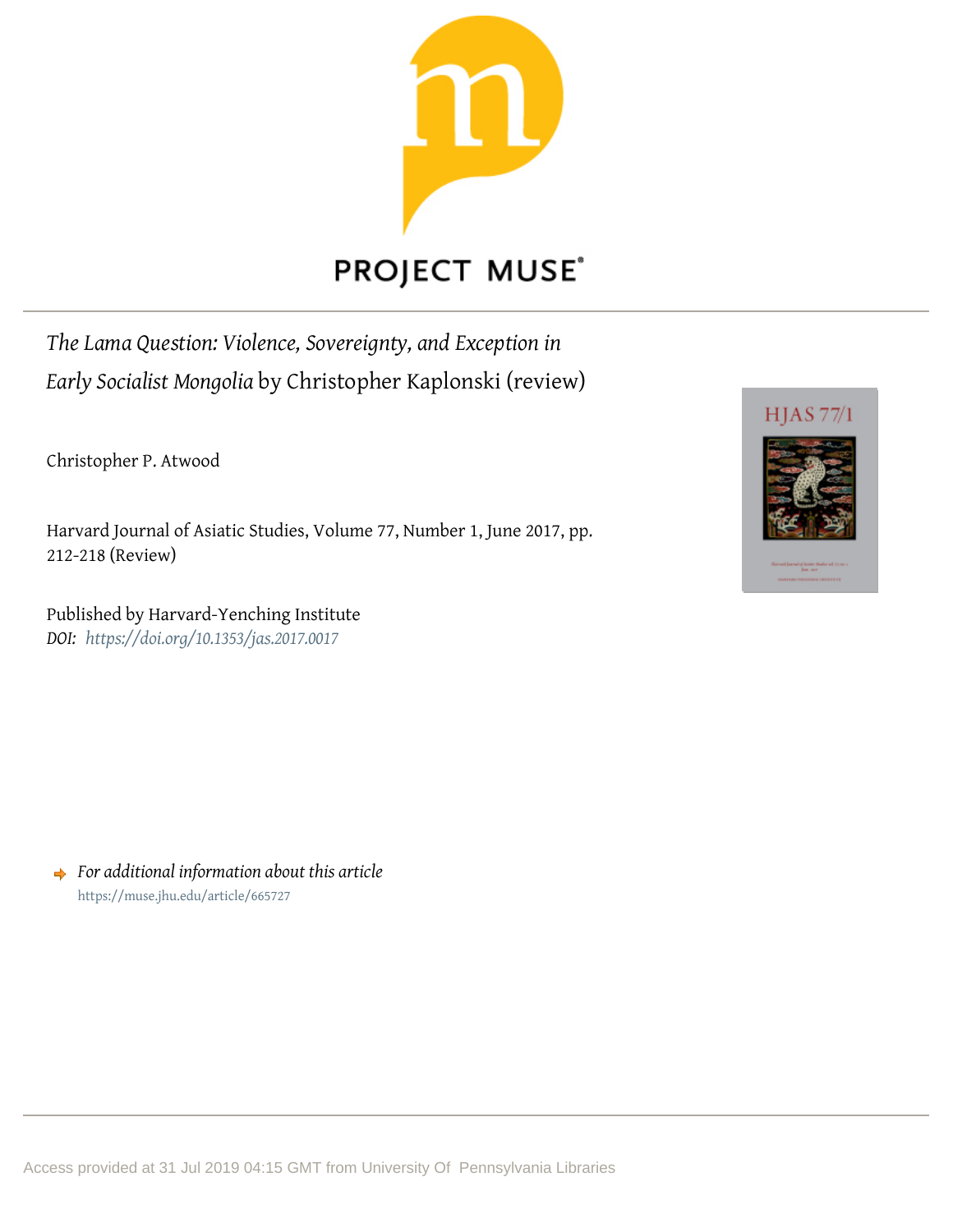between specific decades. Besides, the colonial state's dynamic connection to the metropole is mostly absent in the book.

*Rationalizing Korea* is an ambitious overview of government administrations from the late nineteenth century to the colonial period. The overview involves original research in some chapters and presents a sophisticated synthesis of secondary sources in other chapters. The book enlightens us about the current stage of studies on the rise of a modern state in Korea and raises important questions for further research. Despite some archival and conceptual limitations, the book will be an indispensable introduction to the history of the colonial state in Korea.

> *The Lama Question: Violence, Sovereignty, and Exception in Early Socialist Mongolia* by Christopher Kaplonski. Honolulu: University of Hawai'i Press, 2014. Pp. xvii + 259. \$54.00.

#### *Christopher P. Atwood, University of Pennsylvania*

In *The Lama Question*, Christopher Kaplonski tackles one of most pivotal and sensitive questions in the modern history of independent Mongolia: how the government of one of the world's most Buddhist countries wiped out the sangha, or Buddhist monastic community, as an institution. As Kaplonski notes, in September 1937 Mongolia had 83,203 monks resident in monasteries out of a total population of roughly 745,000. Less than a year later, only 562 were left in the monasteries. Over 40,000 had fled and laicized; 17,000 still considered themselves monks but lived in the countryside; and 5,000 joined various fledgling collective enterprises. Of the rest, almost 20,000 had been convicted of crimes and about 18,000 were executed.

This crescendo of violence and the fifteen-year campaign of government pressure and intimidation that led up to it could be approached in many ways. In writing the first archivally based book on the topic in English, Kaplonski could have easily confined himself to what journalists call the "tick-tock"—who did what and when during this campaign that wiped clean the slate of Mongolia's society and made it ready for socialism. Indeed, the archival work on which this book is based is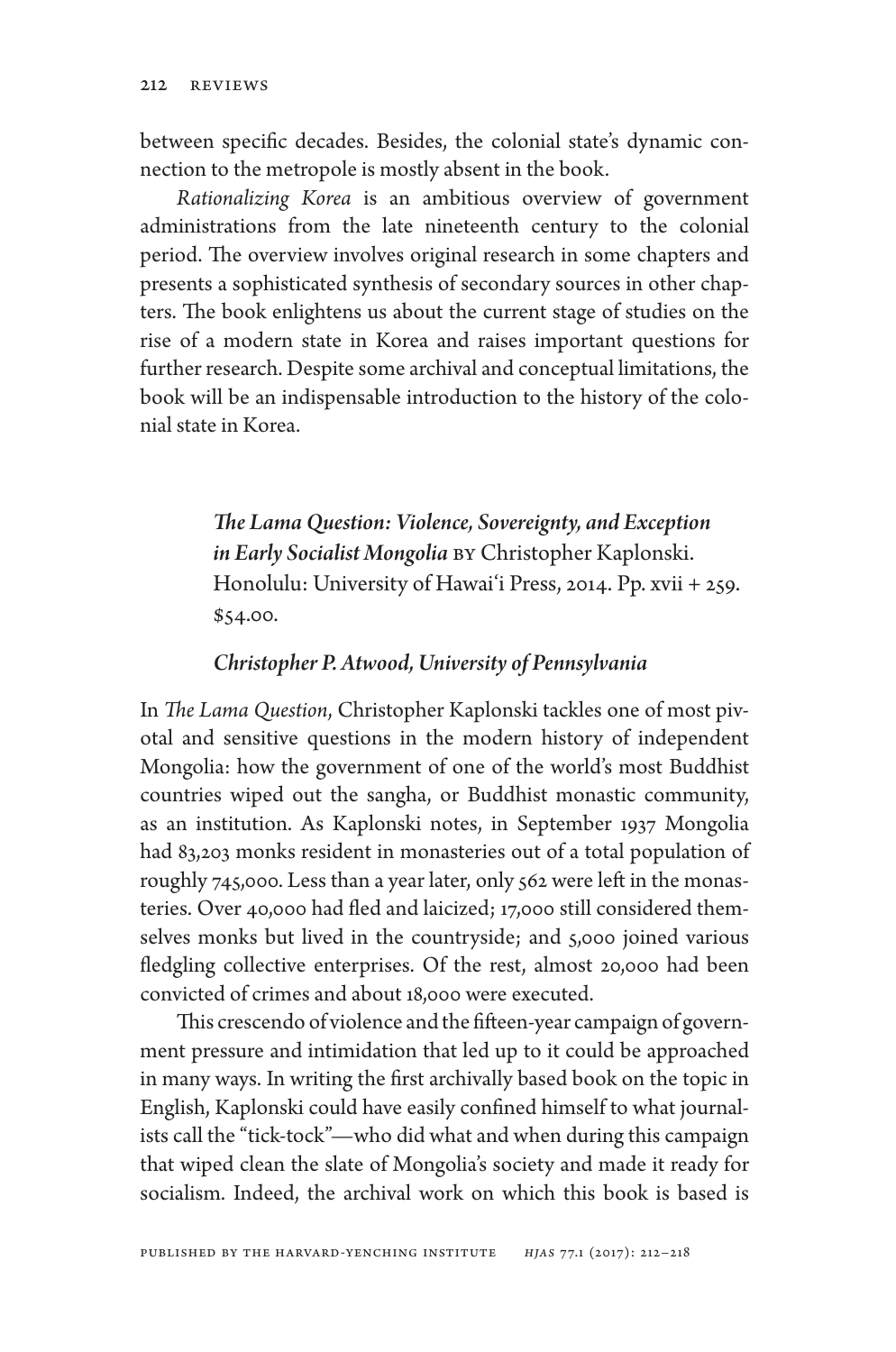careful and accurate, and it is often enlivened by vivid vignettes and details. More so than any other offering in the still-slim bookshelf of English-language books on the revolutionary era in Mongolia, *The Lama Question* offers a satisfying picture of how the machinery of control, discrimination, and ultimately legal and extralegal repression actually worked from 1924 to 1938.<sup>1</sup> In addition to providing fairly full coverage of the abundant Mongolian published literature,<sup>2</sup> he accessed extensive archival material from the National Central Archives, the Supreme Court Archives, Party Archives, and the Foreign Ministry Archives. The contrast with Larry Moses's *Political Role of Mongol Buddhism* is stark.3 Writing at the height of the Sino-Soviet Cold War and Yumjaagiin Tsedenbal's enforcement of a regime of Brezhnev-style philistinism and conformity, Moses was unable even to do research in Mongolia and had to base his work entirely on secondary published work.4 Unfortunately, however, the archives of the Mongolian Central Intelligence Agency, the successor of the Ministry of Internal Affairs, which actually carried out the purges, are still not open to researchers, a point to which I will return.

But instead of just "telling the story," Kaplonski aims to use this story to describe what he, following Giorgio Agamben, calls the "exception"—a suspension of normative and juridical powers by metajuridical authority that in fact establishes the sovereign's power in the very act of "instituting a threshold of undecideability between the authority to suspend the law and the power to implement it"  $(p, 31)$ . Ultimately, Kaplonski finds that Agamben's conceptualization needs to be nuanced, and he offers instead of just "exception" a concept of multiple "technologies of exception" (p. 30). These technologies consist

<sup>1</sup> See, for example, Baabar (Bat-Erdene Batbayar), *Twentieth Century Mongolia*, trans. and ed. Christopher Kaplonski (Cambridge: White Horse Press, 1999); D. Dashpurev and S. K. Soni, *Reign of Terror in Mongolia, 1920–1990* (New Delhi: South Asia Publishers, 1992); and Shagdariin Sandag and Harry H. Kendall, *Poisoned Arrows: The Stalin-Choibalsang Mongolian Massacres, 1921–1941* (Boulder, CO: Westview Press, 2000).

<sup>2</sup> One of the few relevant sources he misses is D. Tsogt-Ochir, *Khelmegdsen Yegüzer Khutagt J. Galsandash* (Ulaanbaatar: Archives of the Agency for the Assurance of State Security, 1992).

<sup>3</sup> Larry Moses, *The Political Role of Mongol Buddhism* (Bloomington: Asian Studies Research Institute, Indiana University, 1977).

<sup>4</sup> Kaplonski does not even include Moses's book in the bibliography, which is unfortunate—although not a major contribution under the circumstances, the work does, I think, deserve to be mentioned.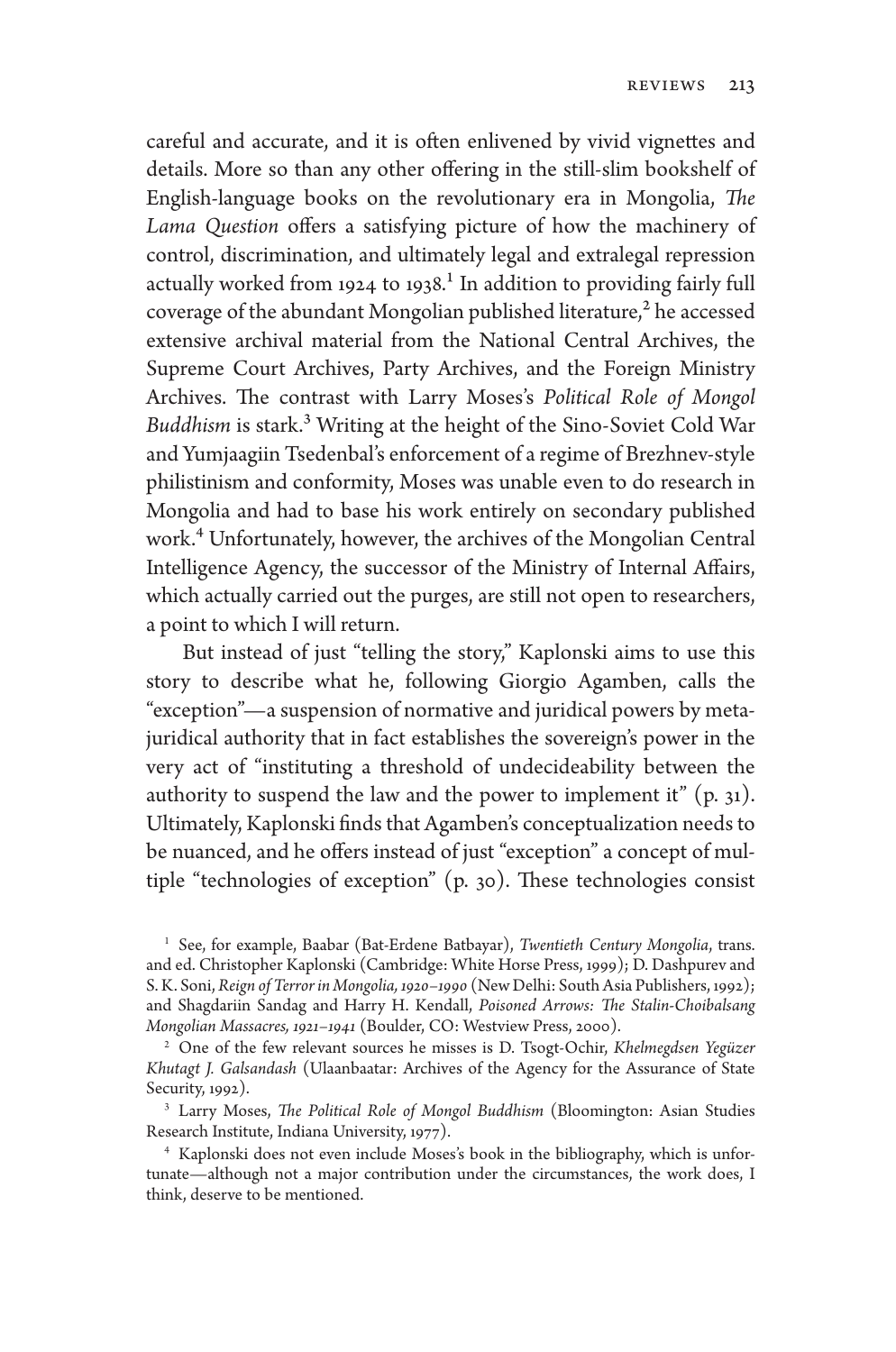of three different broadly chronological, but also overlapping, ensembles of laws and exception to laws that played out from the mid-1920s to the final denouement in 1938. The first technology, salient from 1926 to 1934, was one of nonphysical violence and accommodation. The second technology of exception, salient from 1934 to 1937, introduced class-based discriminatory and confiscatory taxation regimes. Finally, in 1937 began the third technology of exception—show trials, an extraordinary plenipotentiary commission, dehumanizing rhetoric, and mass executions. Yet, alongside it, the two earlier technologies continued, separating lamas by class and putting on regular trial lamas convicted, for example, of poisoning the people through Tibetan medicine. Through all of his story, Kaplonski underlines the fragility of the Mongolian state—the great difficulty it faced in making its normative and juridical powers seem convincing—which led paradoxically, he argues, to a sustained effort to delay as long as possible the turn to the raw exercise of sovereign authority.

Kaplonski's treatment thus raises many uncomfortable issues that Mongolian citizens and historians of Mongolia have often preferred to avoid. As he points out in the introduction, Mongolian political folklore celebrates how Genden, the Mongolian maximum leader from 1932 to 1936, went so far as to smash Stalin's pipe during one of their meetings. If Mongolian leaders were so vigorous in resisting, the folklore implies, then surely the eventual annihilation of the lamas must have been forced on the Mongolian people by the Soviet Union and must not have been something Mongolians did to themselves. But Kaplonski has chosen to focus not on the geopolitical angle but rather on how the Mongolian state itself organized and implemented the campaigns that culminated in the annihilation of the lamas, a campaign that resulted in what Kaplonski acknowledges as genocide. To that extent, he is therefore investigating a kind of auto-genocide, in a country of only three million today, where descendants of the perpetrators and victims live side by side.

At least as disturbing for Kaplonski, though, is the degree to which he found himself "seeing like a state"—more specifically, seeing like a state that felt itself genuinely threatened by the continued existence of the "state within a state" that Stalin accused the Buddhist sangha of being. As he writes, "I can still recall a moment in writing this book when I first began to get an idea of how threatened the socialists must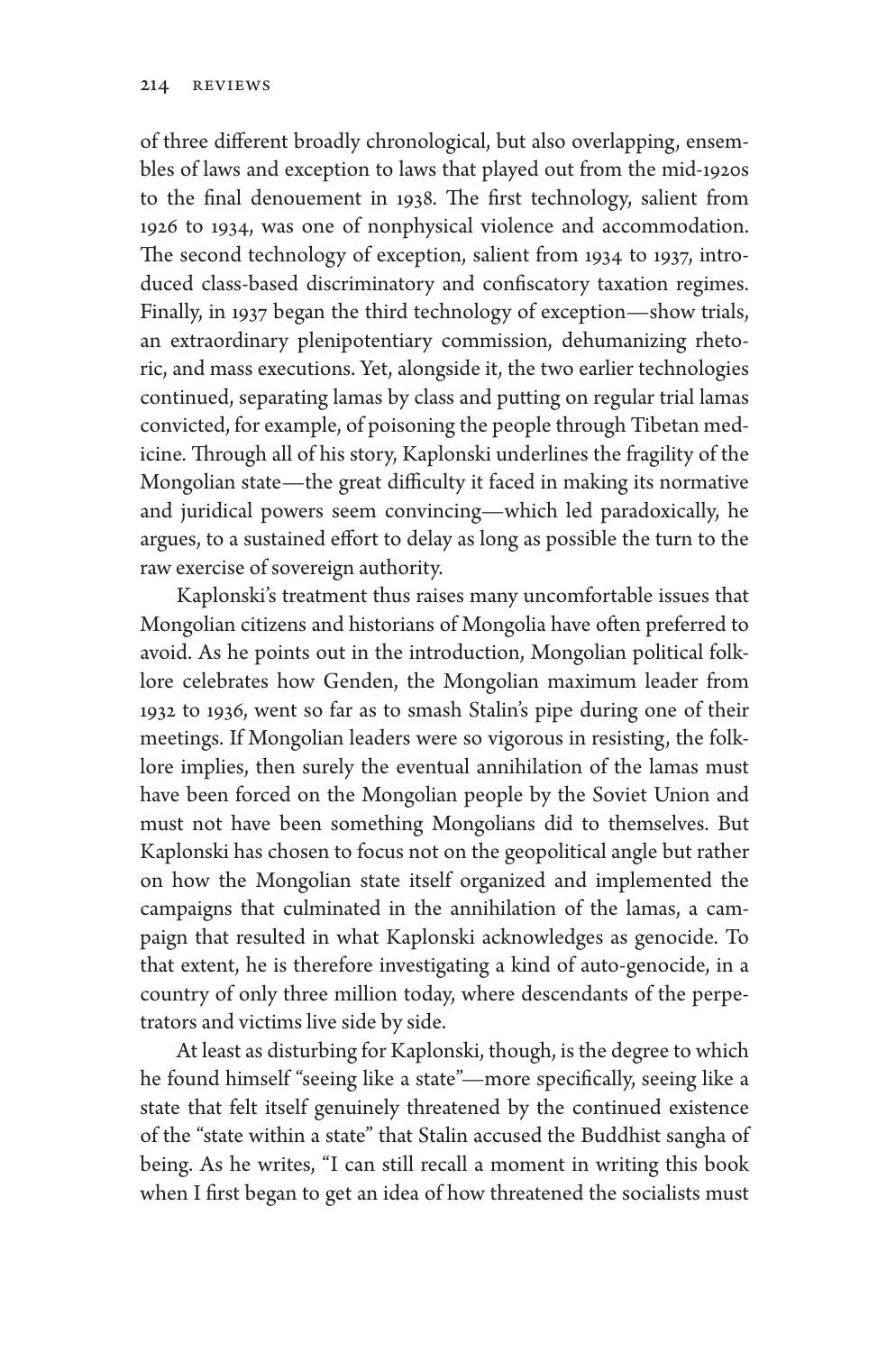have felt.... It was akin to understanding how the Nazis could have thought the Holocaust a viable solution" (p. 230, compare p. 15). And despite his emphasis on the "exception" as being instrumental to sovereignty, Kaplonski remains in the end "struck by the lengths to which the socialists went to pay at least lip service, and often much more, to the questions of legality and order" (p. 230). Here, Kaplonski's conundrum can be expressed in less theoretical terms by asking, how could government officials have such an apparently good conscience about such a single-minded campaign of destruction? And how did the government that had done such deeds retain its legitimacy?

And indeed the legitimacy of the Mongolian state is certainly not in question. This fact emerges very clearly from Kaplonski's discussion of the archives and the rehabilitation process. The archives of the security organs remain closed, despite Mongolia's multiparty democratic system, with little or no popular pressure to open them to researchers. And the rehabilitation process presupposes the legitimacy and continuity of the Mongolian state. Even today, rehabilitation proceeds under a basic assumption of the legitimacy of the Mongolian party-state. The heirs of a person executed or imprisoned during the various purges may ask to have the charge reinvestigated. If documentation exists, and if that documentation indicates that, under the legal standards of the time, the charge was not adequately proven, then a decree of rehabilitation may be issued. But, as Kaplonski points out, such a decree does not declare the charge groundless, only that it was not proven. And a number of the figures dealt with in his pages have not been rehabilitated. In many instances, this failure is because the commission reexamining the case concluded that the charges (usually of counterrevolutionary conspiracy) were still well-founded enough to merit conviction. Thus, the rehabilitation decrees reject neither the normative and juridical power of the revolutionary state—where opponents of the state decided to strike back before the state struck them and were duly caught and convicted of counterrevolution—nor the pure exception, the metajuridical authority where the state simply executed its enemies without pretense of trial or procedure. In the first case, the sentences are upheld, and in the second, there is no documentation to issue a decree of rehabilitation. Only on the "threshold of undecideability" (p. 31) between these two does the contemporary democratic state dare rectify the actions of the revolutionary party-state.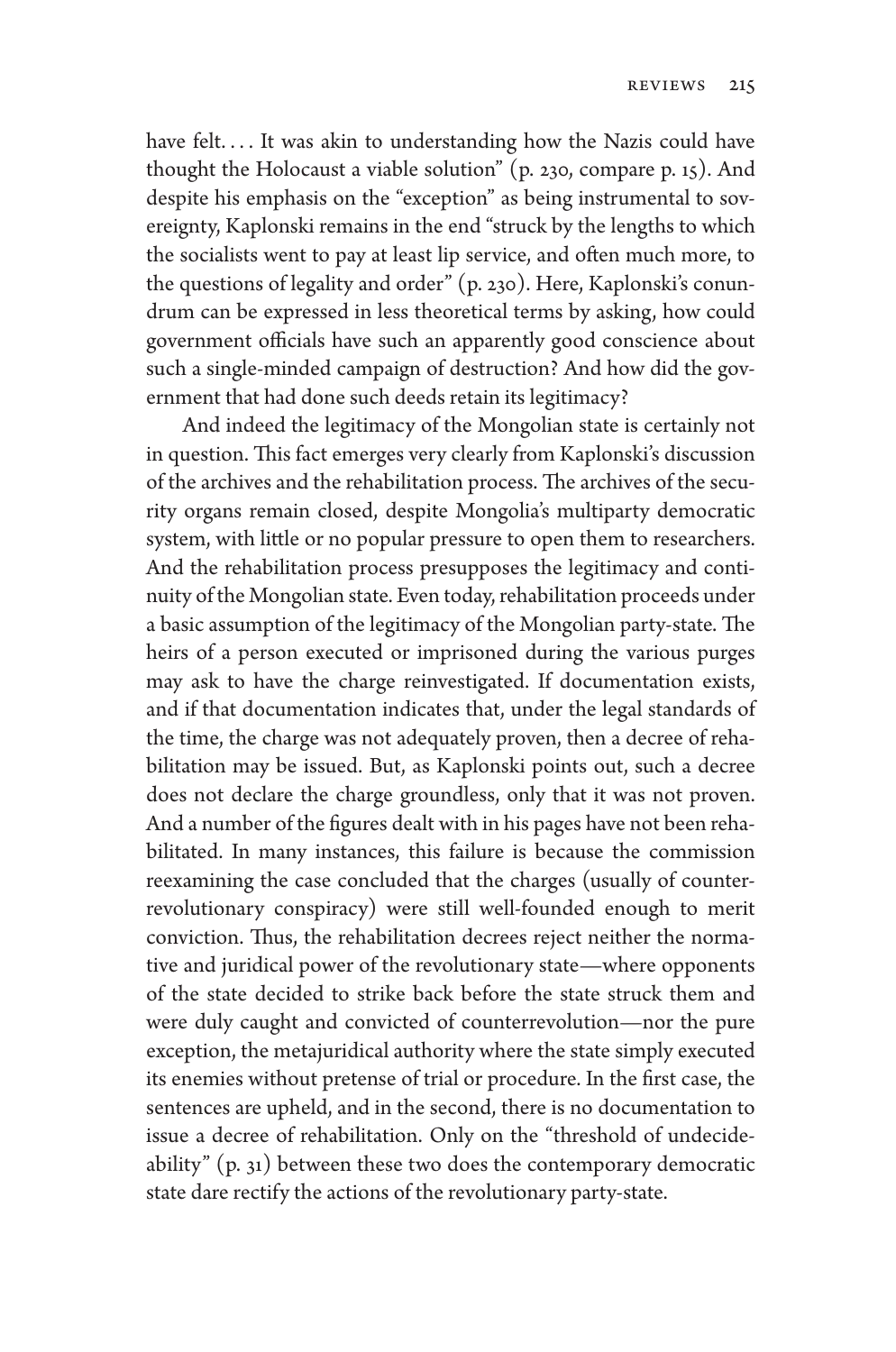Nor is this presumption of fundamental continuity between the Mongolian party-state of the 1930s and the pluralistic Mongolian state of today challenged by public opinion. Lenin's and Stalin's statues have gone down, but that of Marshal Choibalsan still stands in front of National University of Mongolia—the Choibalsan who ruled Mongolia from 1936 to 1952 and, as part of the extraordinary commission from 1937 to 1939, personally put his signature to 20,099 orders of execution and 5,739 orders of imprisonment. And reading the histories of the era, even ones written today, what stands out is the absence of truly oppositional voices—voices speaking from a position of radical opposition to the state that came to power in 1921. No significant body of literature speaking from the position of dissidence survives from Mongolia during the 1930s, either inside or outside the country. Although there were émigré figures like the Diluv Khutagt who wrote memoirs, these memoirs surprisingly sum up the 1930 counterrevolutionary trials as "fair enough" (p. 119). In this context, the discussion in which Kaplonski surveys what informants had to say to the authorities about how the public, lay and lama, viewed the trials is both particularly valuable and frustrating—valuable because of the rare window into unofficial sentiment and frustrating due to the necessity of these voices being preserved only through citation by their opponents. Kaplonski stresses the "contingency" of the state (pp. 28–29, 223–28), by which term he designates the degree to which it dared to exercise sovereignty only intermittently and cautiously; in hindsight, however, this politicalpower contingency seems yoked with an impressive air of teleological inevitability that silenced even its enemies. Accused counterrevolutionaries, such as the Manzshir Hutagt, counseled their followers to nonresistance, since the destruction of Buddhism was inevitable and prophesied. Thus, the confidence of the revolutionaries, stemming from their Marxist-inflected version of the secularization thesis, dovetailed neatly with Buddhist ideas of the decline of the dharma (what in East Asian contexts was referred to as *mofa* (Ch.) or *mappō* ( J.) 末法, the final age of Buddhist degeneration).

But such specifically Buddhalogical or religious issues rarely appear in *The Lama Question*, which is very much a work at the intersection of archival history and political anthropology. More or less missing from the theoretical and comparative underpinnings of the book is any grounding in the disciplines of religious studies and the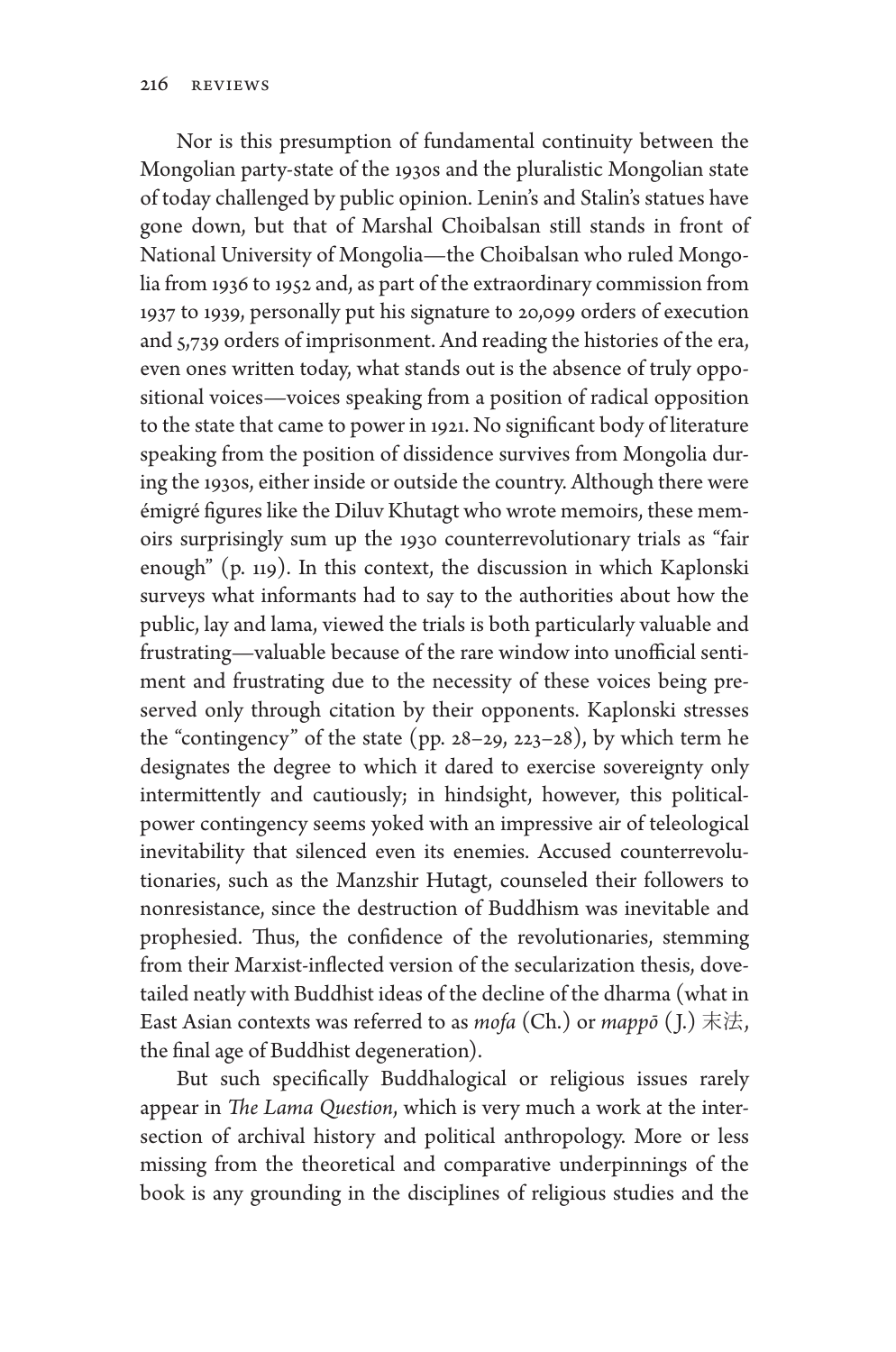history of secularization. This absence is a pity, as such grounding would have enriched the account. Far more so than the Argentinian Dirty War or the Holocaust, *The Lama Question* presents much more specific analogies to campaigns of violent secularization as conducted in—to take an almost contemporary case—the anti-Catholic campaigns during the Mexican Revolution. What is striking in such cases of "secularization from above"<sup>5</sup> is how the pressure against the institutions of the church or sangha are accompanied by a form of "religionmaking" in which institutional-ideological complexes that previously placed their heart in socially rooted praxis and authority are reshaped as entities focused on purely individual and internalized belief—that is, a "religion" in the sense that it is understood in contemporary jurisprudence of secular states.<sup>6</sup>

The marks of this unwilling transformation appear periodically throughout Kaplonski's work, particularly in the repeated assertions by representatives of the state that they have no interest in infringing on the right of Mongolians to believe or not to believe and that "pure" Buddhism was thoroughly consistent with socialist order (pp. 162–63). Indeed, the revolutionary state engaged in repeated efforts to reform and purify Buddhism and so make it conform to the modern category of religion—eliminating practices such as exorcisms and spirit possession, which by nature challenged the foundational liberal concept of an autonomous subjectivity, or Buddhist medicine, which likewise challenged the relegation of Buddhism as a "religion" to a purely nonphysical sphere. In short, far from simply assuming a uniform unacceptability of Buddhism and proceeding to eliminate it, the religious laws in the first and second technologies of exception explicitly undertook to remake Buddhism, rejecting only a vaguely defined but nonetheless real category of "wrong" (*buruu*) beliefs. In so doing, they implicitly asserted the existence of a Buddhism compatible with the revolutionary order. And in all these activities of classifying and reforming the *shashin* (conventionally translated as [Buddhist] "religion") into Shakyamuni's religion, $7$  the Buddhist clergy were themselves made complicit through

<sup>5</sup> See the essays in *Secularism and Religion-Making*, ed. Markus Dressler and Arvind-Pal S. Mandair (Oxford: Oxford University Press, 2011). I thank Jolyon Thomas for bringing this work to my attention.

<sup>6</sup> See Donald S. Lopez Jr., "Belief," in *Critical Terms for Religious Studies*, ed. Mark C. Taylor (Chicago: University of Chicago Press, 1998), pp. 21–35.

<sup>7</sup> But see Alicia Turner, "Religion-Making and Its Failures: Turning Monasteries into